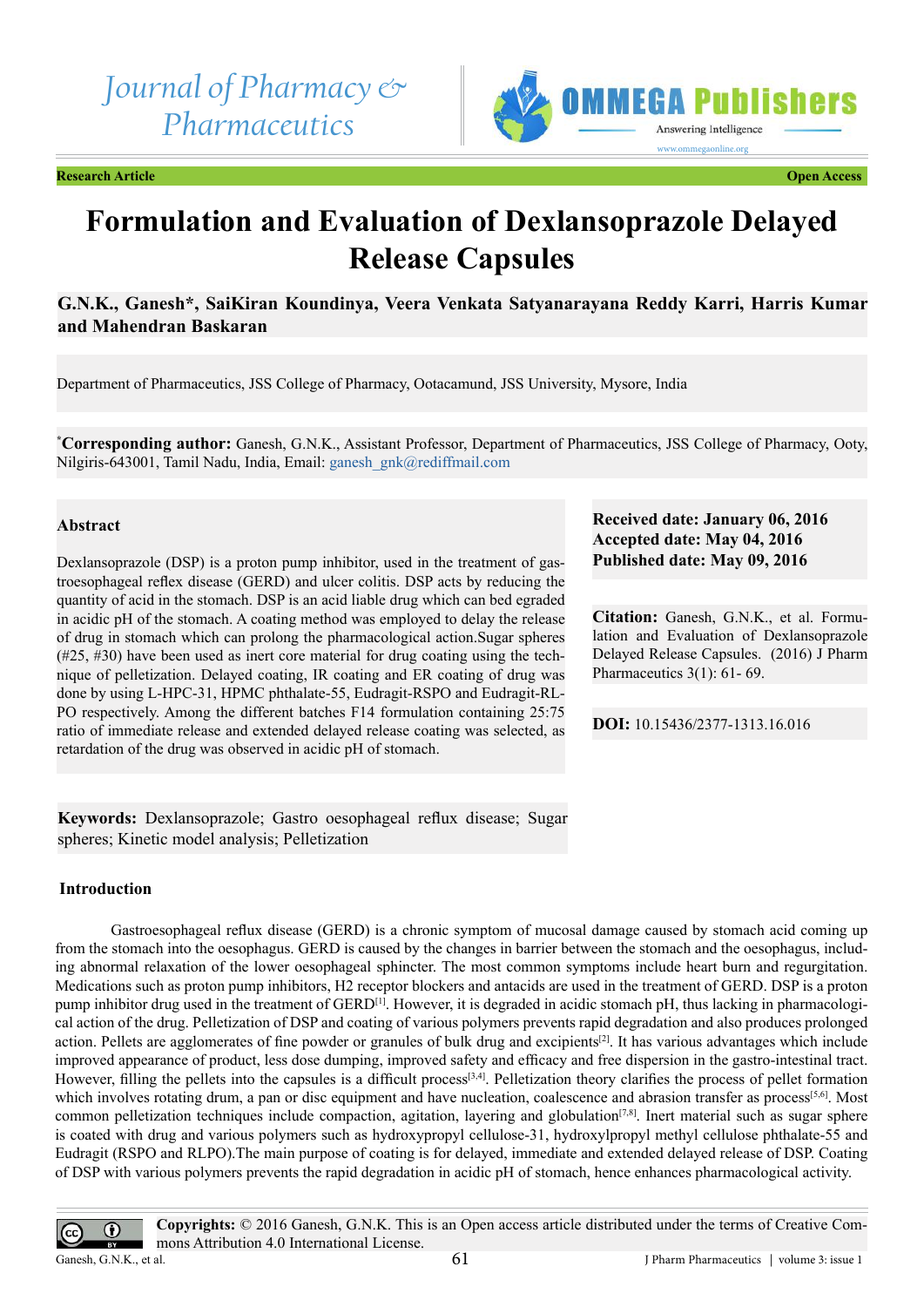# **Material and Methods**

#### **Materials**

Sugar spheres (#25#30) and DSP sesquihydratewas obtained as gift sample from Arun Pharma, IDA, Hyderabad, India and MSN Labs Hyderabad, India, respectively. Sucrose (milled) USP was procured fromMB Sugars, Maharashtra, India. Magnesium carbonate was procured from Deadsea bromine, Israel. Hydroxypropyl cellulose (HPC) USP was procured from Ashland, USA. Hydroxypropyl methyl cellulose (HPMC) phthalate – 55 USP and L-HPC -31 USP were procured from Shinetsu, Japan. Eudragit RSPO USP and Eudragit RLPO USP were procured from Evonik, Germany. All other chemicals used in this study were of analytical grade.

#### **Preformulation studies**

**Calibration curve of DSP in 0.1N HCl (pH 1.5) and pH 6.8 Phosphate buffer:** A standard drug solution of DSP was prepared by dissolving 100 mg of DSP in 0.1N HCl solution in a 100 mL volumetric flask and the volume was adjusted with 0.1N HCl solution to the concentration of 1000 µg/mL. From this solution 10 mL was withdrawn and diluted to 100mLto get a concentration of 100  $\mu$ g/mL. Further, from 100  $\mu$ /mL, aliquots of 1 mL, 2 mL, 3 mL, 4 mL and 5 mL were pipetted into 10 mL volumetric flasks. The volume was made up with 0.1N HCl buffer to get the final concentration of 10, 20, 30, 40, and 50 μg/mL respectively. UV-Visible spectrophotometer is used to record the absorbance value at 286 nm against 0.1 N HCl as blank. Experiment was repeated for six times in order to obtained consistence and graph was plotted. Similarly, pH 6.8 phosphate buffers was used for construction of calibration curve by taking similar concentration and drug amount at 286 nm in UV- Visible spectrophotometer using pH 6.8 phosphate buffer as blank.

**Melting point determination**: Melting point apparatus-934 (VI-05, Veego Instruments) is used to determine the melting point of the DSP. 2 mg of drug is placed inside capillary tube which is sealed at one end. Capillary tube is placed inside the apparatus and heater is turned on and the temperature at which the drug was melted was noted by visual observation.

**FT-IR (Fourier transform infrared spectroscopy) studies**: Infrared spectra matching approach was used for detection of any possible chemical interaction between the drug and the polymer. The drug, drug polymer and polymer was taken and mixed with the suitable quantity of potassium bromide. About 100 mg of this mixture was compressed to form a transparent pellet using a hydraulic press at 15 tons pressure. It was scanned from 4000 to 400 cm-1 in a Perkin Elmer FTIR spectrophotometer. The IR spectrum of the physical mixture was compared with that of pure drug and polymers, which were matched to detect any appearance or disappearance of peaks, using FTIR peak matching method.

#### **Methodology**

#### **The methodology is divided into 4 steps**

**Preparation of drug mixture**<sup>[\[9-12\]](#page-8-5)</sup>: DSP sesquihydrate, heavy magnesium carbonate, sucrose (milled), and L-HPC-31were weighed accurately and blended in #31 blender for 5 min. (Figure 1) explains the process of pelletization. The resultant is transferred to #30 blender and blended for 5 more min. Isopropyl alcohol is used as solubilizing agent for HPC under stirring condition to obtain a clear solution. Methylene dichloride was added along with titanium dioxide and talc in similar fashion to obtain clear solution of barrier coating. Final solution was passed through nylon mesh. DSP was added to the coating pan along with sugar sphere (#25-30#) for coating of drug followed by tray drying for 30 min at  $35^\circ \pm 5^\circ$ C. Dried pellets were collected in polyethylene bags after sieving through  $(\#18 \text{ and } \#25)$ .



**Figure 1:** The process of Pelletization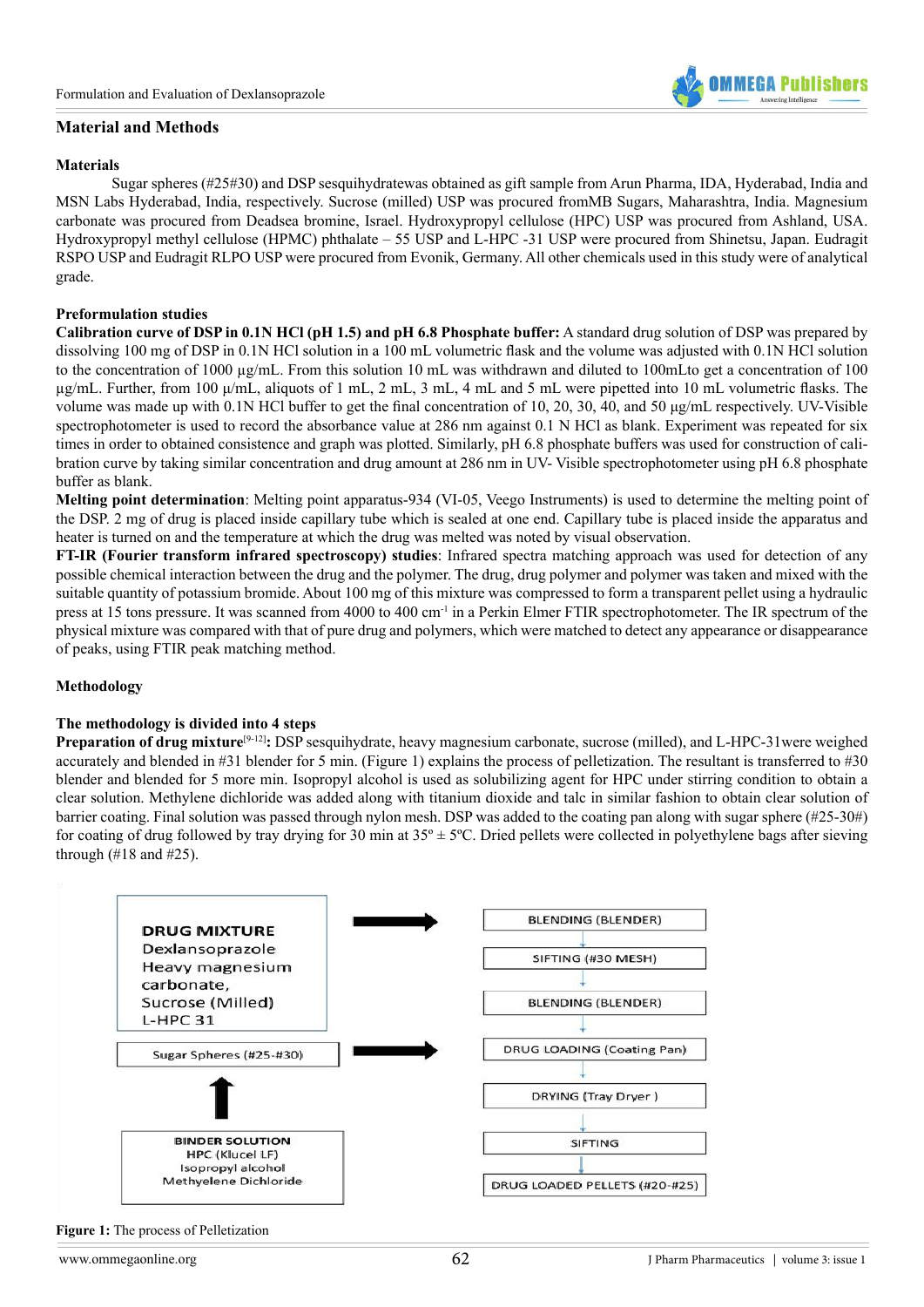

**Preparation of immediate delayed release coating:** Isopropyl alcohol was used as solubilising agent for HPMC pthalate-55 under stirring condition to obtain clear solution. Triethyl ether, titanium dioxide and talc were also used in similar fashion to obtain uniform dispersion. Final solution was passed through nylon mesh. Barrier coated pellets were again coated with immediate release coating followed by drying in fluidized bed dryer for 10 min and transferred to pre-labelled high density polyethylene (HDPE) container lined with double polyethylene bags.

**Preparation of extended delayed release coating**<sup>[\[13-14\]](#page-8-6)</sup>: Isopropyl alcohol was used as solubilising agent for Eudragit-RSPO and Eudragit- RLPO under stirring condition to obtain clear solution. Triethyl citrate, titanium dioxide and talc in similar fashion to obtain uniform dispersion. Final solution was passed through nylon mesh. Previously prepared barrier coated pellets were coated with extended delayed release coating and dried in FBP and sifted through #16 and #22.(Figure 1) explains the process of pelletization.

# **Evaluation test for API**[\[15\]](#page-8-7) **Evaluation test for Pellets**

**Bulk density:** It was determined in measuring cylinder by using 50 g pellets. Bulk density = Mass of pellets/ Bulk Volume

**Tapped density**: Density tester was using for this procedure in which graduated cylinder was filled with specified mass of pellets and mass of pellets was checked after 500 taps.

Tapped density = Mass of pellets / Tapped Volume

Water content by KF: 30 mL of dried methanol was measured accurately and transferred to KF titration flask along with KF reagent until its end point was reached in order to make flask free from water 0.5 g of pellets were added to KF flask until the end point was reached. % water content was calculated by using the below formula

% Water content =  $(V \times F)/(W \times 1000)$ ] x 100

Where,  $V =$  Volume of KF consumed for sample reading  $F = Factor for KF reagent$  $W = Weight of sample in gram$ 

# **Evaluation test for capsules**

**Weight variation test:** Twenty capsules were weighed individual and average weight was calculated. Weight variation was calculated by using below formula.

Weight variation = (Weight of tablet-Average weight) / (Average weight of tablets) $\times 100$ 

# **Dissolution studies**

**Acidic stage**: USP- I (basket type) equipment and 0.1N HCl was used as medium for this study. 60 mg of drug loaded pellets were dropped into 750 mL of 0.1N HCl for 2 h. 5 mL of sample was withdrawn from the above solution which was filtered by using 0.2 µm dissolution disposable filter. Above solution was used for determination of solubility of drug in UV-VIS spectrophotometer at 286 nm using 0.1N HCl as blank. Remaining 250 mL was subjected to buffer stage of analysis.

**Buffer stage**: USP- I (basket type) equipment and pH 6.8 Phosphate buffer solution was used as medium for this study. 250 mL of concentrated buffer solution was added each bowl containing 750 mL of 0.1N HCl. 5mL of sample was withdrawn from the above solution which was filtered by using 0.2  $\mu$ m dissolution disposable filter. Percentage drug release of DSP was determined in UV-V is spectrophotometer at 286 nm using buffer as blank.

**Kinetic analysis of dissolution data**: To examine the pattern of drug release, various drug release kinetic modelsrepresenting zero order, first order and Higuchi's square root of time kinetics were employed<sup>[16]</sup>.

**Scanning Electron Microscope (SEM):** SEM was employed to verify the surface microstructure imaging for visualization of shape and morphology of the DSP pellets. The internal morphology of pellets was studied by depositing 1 - 2 mg of each sample on sample holder, coated with gold-palladium alloy (150 - 250 Å) with a sputter coater followed by air-drying. The surface morphology of the samples was observed under a scanning electron microscope. (ZEISS EVO-18 electron microscope, Beijing Huilong technology limited).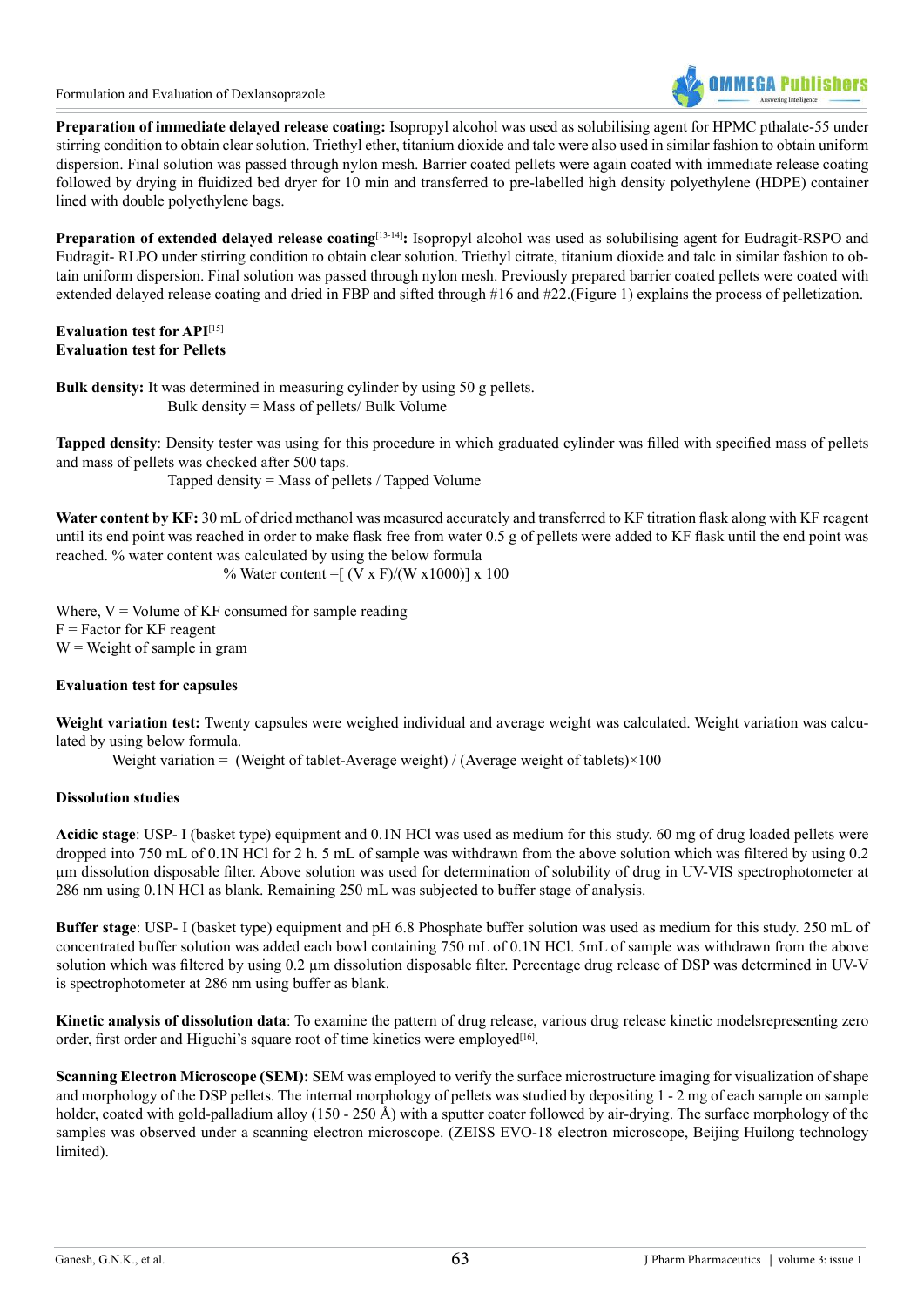

#### **Results and Discussion**

#### **Performulation studies**

**Scan for absorption maxima of DSP using 0.1N HCl and pH 6.8 phosphate buffer:** UV-Visible spectrophotometer was used for the determination of absorption maxima of DSP using 0.1N HCl as blank at 286 nm and pH 6.8 PB as blank at 286 nm respectively. 1 - 5 μg/mL concentration of drug was used for analysis. (Figure 2) represent the standard graph and values of 0.1N HCl and pH 6.8 phosphate buffer.



**Figure 2:** Standard graph of DSP using (a) 0.1N HCl and (b) 6.8 phosphate buffer

**Melting point determination**: Using the melting point apparatus, it was found that the melting point of DSP was 140ºC.

**FT-IR Compatibility studies:** The Spectra of drug, drug- polymer and polymer was obtained. It was observed that the characteristic peaks at 3448 (N-H stretching), 1638.58 (C=N stretching), 1358.97 (S = O stretching), 1467 (C-H bending), 1244 cm-1 (C-N vibrations) indicating no interactions between the drug and excipients (Table 1).

**Table 1:** Interpretation of IR-Spectra of drug and drug-excipient

| <b>Functional group</b>                     | Region in $cm^{-1}$ |
|---------------------------------------------|---------------------|
| C-H stretching in hetero aromatic ring      | 3076.36             |
| C-C stretching of phenyl ring               | 1474.63             |
| C-C out of plane bending in aromatic ring   | 754.51              |
| N-H stretching in hetero cyclic ring        | 3446.91             |
| S=O stretching                              | 1044.49             |
| C-S stretching                              | 611.45              |
| C-F stretching of poly fluorinated compound | 1110.17             |

**Percentage moisture content:** Percentage moisture content of all formulation was found to be in range of 1.14 - 1.18% using KF Titration method which was supposed to be under the limits.

# **API Characterization**

**Tapped density and Bulk density:** Bulk density of DSP pellets were found to be in the range of 0.66 - 0.74 gm/mL and tapped density was found to be in the range of 0.67 - 0.76 gm/mL.

**Weight variation test**: Weight variation was found to be in range of  $2.665 \pm 0.08$  to  $4.92 \pm 0.05$  for enteric coated formulation which was under the limit i.e. NMT 10%. (Table 2) represents the value of bulk density, tapped density and weight variation for all formulation.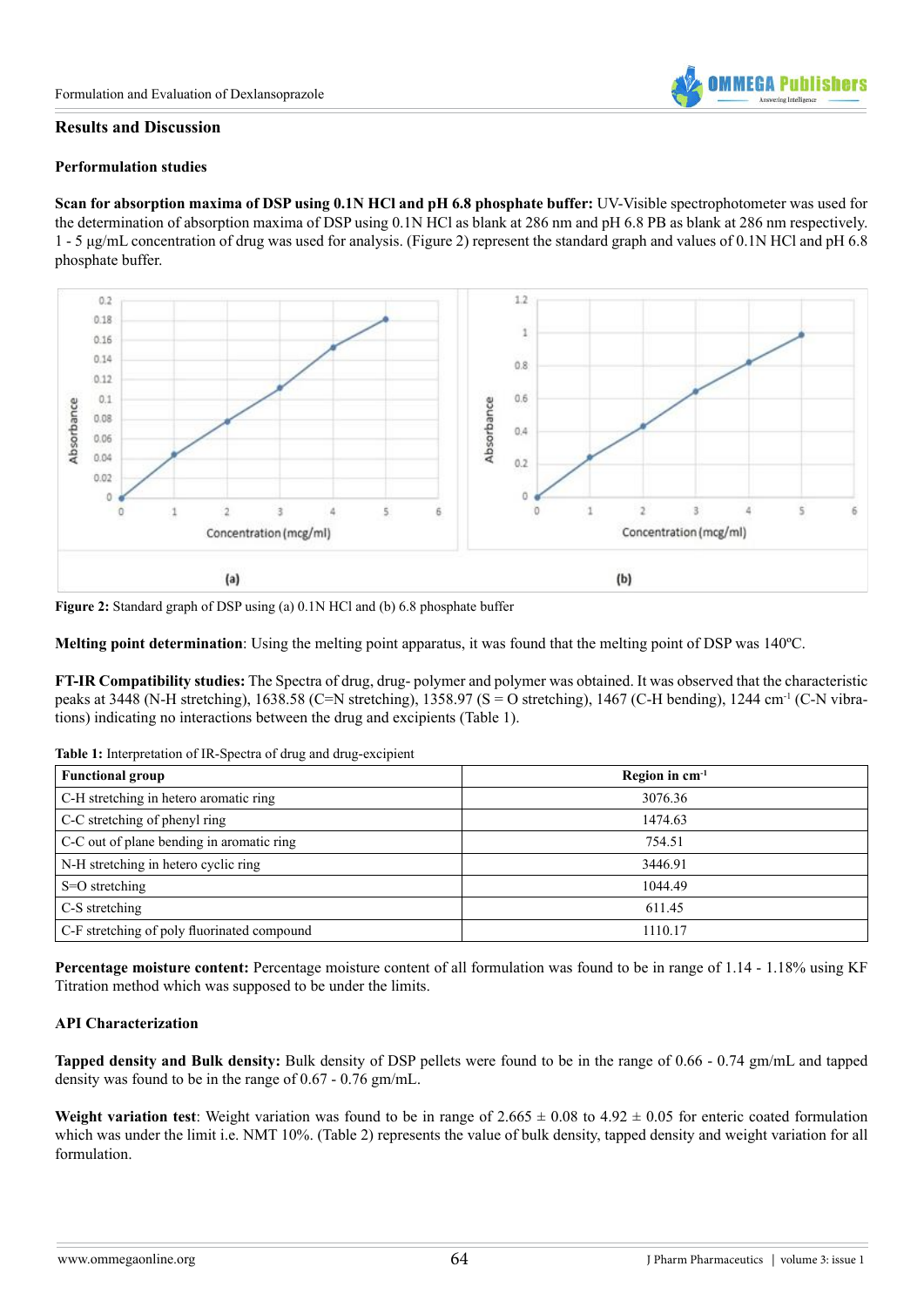

|  |  |  | Table 2: Tapped density, Bulk density and weight variation for DSP pellets |  |  |
|--|--|--|----------------------------------------------------------------------------|--|--|
|  |  |  |                                                                            |  |  |

| <b>Formulation</b> | Bulk density (gm/mL) | Tap density (gm/mL) | Weight Variation ( $mg \pm SD$ ) |
|--------------------|----------------------|---------------------|----------------------------------|
| F1                 | $0.66 \pm 0.03$      | $0.675 \pm 0.02$    | $2.665 \pm 0.08$                 |
| F2                 | $0.694 \pm 0.03$     | $0.714 \pm 0.03$    | $2.786 \pm 0.07$                 |
| F3                 | $0.704 \pm 0.04$     | $0.724 \pm 0.04$    | $3.85 \pm 0.06$                  |
| F4                 | $0.714 \pm 0.04$     | $0.735 \pm 0.03$    | $3.921 \pm 0.06$                 |
| F <sub>5</sub>     | $0.719 \pm 0.03$     | $0.740 \pm 0.02$    | $4.06 \pm 0.07$                  |
| F6                 | $0.724 \pm 0.04$     | $0.740 \pm 0.02$    | $3.82 \pm 0.05$                  |
| F7                 | $0.729 \pm 0.03$     | $0.751 \pm 0.04$    | $3.86 \pm 0.06$                  |
| F8                 | $0.733 \pm 0.03$     | $0.753 \pm 0.03$    | $4.923 \pm 0.05$                 |
| F9                 | $0.740 \pm 0.02$     | $0.753 \pm 0.04$    | $3.912 \pm 0.05$                 |
| F10                | $0.740 \pm 0.03$     | $0.763 \pm 0.03$    | $4.04 \pm 0.07$                  |
| F11                | $0.740 \pm 0.05$     | $0.763 \pm 0.04$    | $3.98 \pm 0.06$                  |
| F12                | $0.740 \pm 0.06$     | $0.763 \pm 0.04$    | $3.87 \pm 0.05$                  |
| F13                | $0.738 \pm 0.05$     | $0.760 \pm 0.05$    | $3.92 \pm 0.02$                  |
| F14                | $0.738 \pm 0.04$     | $0.760 \pm 0.04$    | $3.97 \pm 0.07$                  |

#### **Dissolution studies**

Total of 14 formulations were formulated using DSP (F1 - F14). Formulation (F1 - F4) using L-HPC-31 as polymer and it was found that F3 formulation (7% concentration of L-HPC-31) has maximum drug release. Drug release was found to be 99.2% at 120 min. Thus F3 formulation was optimised and preceded for barrier coating. Formulation (F5 - F7) using HPMC phthalate – 55 as polymer and it was found that F7 formulation (10% of HPMC phthalate -55) has maximum drug release. Drug release was found to be 99.4% at 195min and less amount of drug release in acid stage (3.2%) which was under USP limits. Thus F7 formulation was optimised and preceded for delayed release coating. Formulation (F8 - F14) using Eudragit-RSPO and Eudragit-RLPO as polymer in a ratio of 1:1 and it was found that F9 formulation (5.5 % Eudragit-RSPO and 3.5% Eudragit-RLPO) has maximum drug release. Drug release was found to be 97.1% at 240 min in buffer stage and 2.5% drug release in acidic stage. The increase in hydrophobic concentration of polymer drug retardation takes place, and thus it was employed for extended delayed release coating. (Figure 3) illustrate the *in-vitro* drug release profile of formulation F1 - F14.(Table 3-5) illustrate values for *in vitro* drug release for barrier coated immediate coated and extended delayed release.(Figure 4,5)



**Figure 3:** *In vitro* release profile of drug mixture optimization F1 - F4 formulations compared with innovator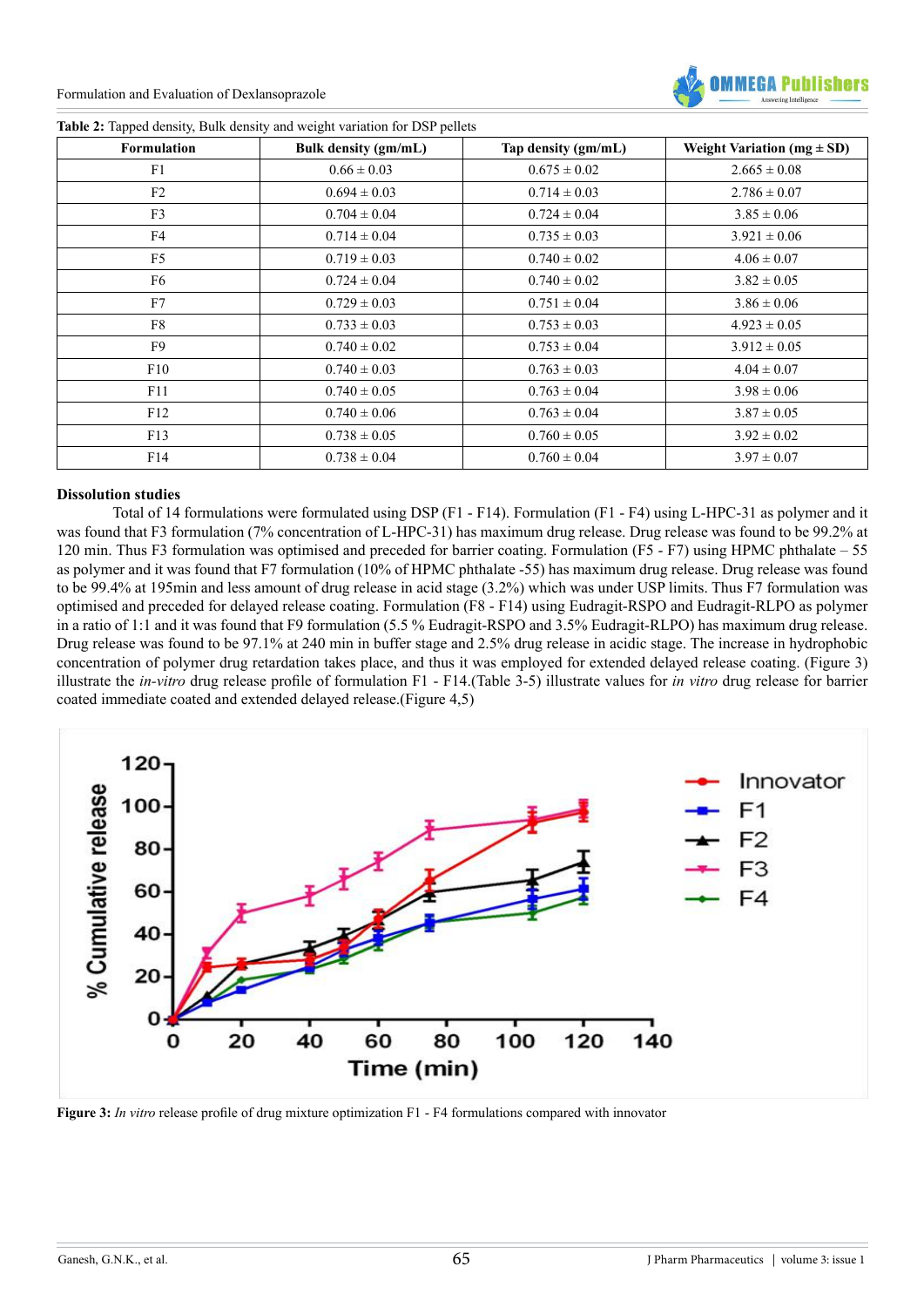

Table 3: Dissolution profile of F1 – F4 (barrier coated release coating optimization) with comparison of innovator product in acid and pH-6.8 buffer

| Time (min)                                     | Innovator      | F1             | F2             | F3             | <b>F4</b>      |  |  |  |  |
|------------------------------------------------|----------------|----------------|----------------|----------------|----------------|--|--|--|--|
| Buffer stage (pH6.8 phosphate buffer with SLS) |                |                |                |                |                |  |  |  |  |
| $\bf{0}$                                       | $\overline{0}$ | $\theta$       |                | $\overline{0}$ | $\overline{0}$ |  |  |  |  |
| 10                                             | $24.6 \pm 2$   | $7.9 \pm 1.0$  | $11.4 \pm 1.0$ | $31.2 \pm 2.4$ | $8 \pm 0.9$    |  |  |  |  |
| 20                                             | $26.3 \pm 2.5$ | $14 \pm 1.2$   | $26.4 \pm 1.4$ | $50.1 \pm 4.2$ | $18.8 \pm 1.3$ |  |  |  |  |
| 40                                             | $28.3 \pm 2.6$ | $25 \pm 2.1$   | $33.6 \pm 3.1$ | $58.2 \pm 4.4$ | $23.8 \pm 1.9$ |  |  |  |  |
| 50                                             | $34.2 \pm 3.0$ | $32.9 \pm 3.1$ | $39.4 \pm 3.3$ | $66.1 \pm 4.8$ | $28.7 \pm 2.3$ |  |  |  |  |
| 60                                             | $47.5 \pm 4.2$ | $38.4 \pm 3.2$ | $46.7 \pm 3.9$ | $74.3 \pm 4.1$ | $35.5 \pm 2.8$ |  |  |  |  |
| 75                                             | $65.6 \pm 5.0$ | $45.6 \pm 3.8$ | $59.9 \pm 4.2$ | $89.2 \pm 4.3$ | $45.7 \pm 2.7$ |  |  |  |  |
| 105                                            | $92.7 \pm 4.8$ | $56.7 \pm 4.6$ | $65.7 \pm 4.8$ | $94.1 \pm 5.8$ | $50.3 \pm 3.2$ |  |  |  |  |
| 120                                            | $97.6 \pm 4.3$ | $61.5 \pm 4.9$ | $74.2 \pm 5.2$ | $99.2 \pm 4.1$ | $57.6 \pm 3.3$ |  |  |  |  |

**Table 4:** Dissolution profile of F5 – F7 (immediate delayed release coating optimization) with comparison of innovator product in acid and pH-6.8 buffer

| Time (min)            | Innovator                                      | F5             | F6             | F7             |  |  |  |  |  |
|-----------------------|------------------------------------------------|----------------|----------------|----------------|--|--|--|--|--|
| Acid stage (0.1 NHCl) |                                                |                |                |                |  |  |  |  |  |
| 120                   | $3.8 \pm 0.9$                                  | $24.7 \pm 1.1$ | $15.5 \pm 1.3$ | $3.2 \pm 1.0$  |  |  |  |  |  |
|                       | Buffer stage (pH6.8 phosphate buffer with SLS) |                |                |                |  |  |  |  |  |
| 130                   | $24.6 \pm 2.1$                                 | $65.3 \pm 3.2$ | $48.2 \pm 2.1$ | $39.8 \pm 2.1$ |  |  |  |  |  |
| 140                   | $26.3 \pm 2.3$                                 | $78.2 \pm 3.5$ | $63.7 \pm 3.3$ | $56.8 \pm 3.6$ |  |  |  |  |  |
| 160                   | $28.3 \pm 2.2$                                 | $79.1 \pm 3.0$ | $70.3 \pm 2.9$ | $82.3 \pm 3.2$ |  |  |  |  |  |
| 170                   | $34.2 \pm 2.8$                                 | $84.3 \pm 4.4$ | $81.2 \pm 3.2$ | $85.4 \pm 3.9$ |  |  |  |  |  |
| 180                   | $47.5 \pm 3.1$                                 | $91.1 \pm 4.6$ | $89.4 \pm 3.5$ | $93.5 \pm 4.1$ |  |  |  |  |  |
| 195                   | $65.6 \pm 3.5$                                 | $94.2 \pm 4.2$ | $92.8 \pm 4.3$ | $99.4 \pm 4.4$ |  |  |  |  |  |
| 225                   | $92.7 \pm 4.8$                                 | $98.3 \pm 4.0$ | $96.3 \pm 4.4$ | $99.6 \pm 4.2$ |  |  |  |  |  |
| 240                   | $97.6 \pm 4.5$                                 | $99.1 \pm 5.2$ | $98.2 \pm 5.0$ | $99.8 \pm 4.8$ |  |  |  |  |  |

Table 5: Dissolution profile of F8 – F14 (extended delayed release coating optimization) with comparison of innovator product in acid and pH-6.8 buffer

| Time (min)            | Innovator                                      | F8             | F9             | <b>F10</b>     | <b>F11</b>     | F12            | <b>F13</b>     | F14            |  |  |
|-----------------------|------------------------------------------------|----------------|----------------|----------------|----------------|----------------|----------------|----------------|--|--|
| Acid stage (0.1 NHCl) |                                                |                |                |                |                |                |                |                |  |  |
| 120                   | $3.8 \pm 1.1$                                  | $29.5 \pm 1.2$ | $14.4 \pm 1.3$ | $4.2 \pm 1.0$  | $2.2 \pm 0.9$  | $2.5 \pm 1.2$  | $3.9 \pm 0.2$  | $3.1 \pm 0.8$  |  |  |
|                       | Buffer stage (pH6.8 phosphate buffer with SLS) |                |                |                |                |                |                |                |  |  |
| 130                   | $24.6 \pm 3.2$                                 | $54.7 \pm 1.7$ | $30.3 \pm 2.1$ | $14.4 \pm 2.1$ | $12.9 \pm 2.1$ | $3.4 \pm 1.7$  | $32.7 \pm 2.0$ | $22.5 \pm 1.1$ |  |  |
| 140                   | $26.3 \pm 3.5$                                 | $65.3 \pm 1.4$ | $37.5 \pm 3.3$ | $25.5 \pm 3.6$ | $28.3 \pm 2.3$ | $14.2 \pm 1.4$ | $51.8 \pm 3.6$ | $25.7 \pm 1.2$ |  |  |
| 160                   | $28.3 \pm 3.0$                                 | $79.2 \pm 2.3$ | $53.9 \pm 2.9$ | $60.5 \pm 3.2$ | $59.4 \pm 2.2$ | $28.9 \pm 2.3$ | $56.9 \pm 3.2$ | $29.1 \pm 1.8$ |  |  |
| 170                   | $34.2 \pm 4.4$                                 | $84.1 \pm 2.2$ | $58.8 \pm 3.2$ | $60.5 \pm 3.9$ | $59.4 \pm 2.8$ | $44.2 \pm 2.2$ | $65.2 \pm 3.8$ | $44.3 \pm 2.3$ |  |  |
| 180                   | $47.5 \pm 4.6$                                 | $88.6 \pm 2.8$ | $66.1 \pm 3.5$ | $76.5 \pm 4.1$ | $67.6 \pm 3.1$ | $55.8 \pm 2.8$ | $77.5 \pm 3.9$ | $56.6 \pm 2.7$ |  |  |
| 195                   | $65.6 \pm 4.2$                                 | $92.1 \pm 3.7$ | $73.5 \pm 4.3$ | $86.1 \pm 4.4$ | $77.6 \pm 3.5$ | $73.9 \pm 3.7$ | $85.3 \pm 4.7$ | $74.9 \pm 4.2$ |  |  |
| 225                   | $92.7 \pm 4.0$                                 | $96.3 \pm 3.5$ | $85.1 \pm 4.4$ | $89.5 \pm 4.2$ | $88.2 \pm 4.8$ | $88.8 \pm 3.5$ | $89.4 \pm 4.3$ | $89.8 \pm 3.9$ |  |  |
| 240                   | $97.6 \pm 5.2$                                 | $97.1 \pm 3.8$ | $90.1 \pm 5.0$ | $97.4 \pm 4.8$ | $91.3 \pm 4.5$ | $97.1 \pm 3.8$ | $98.1 \pm 4.8$ | $96.9 \pm 4.6$ |  |  |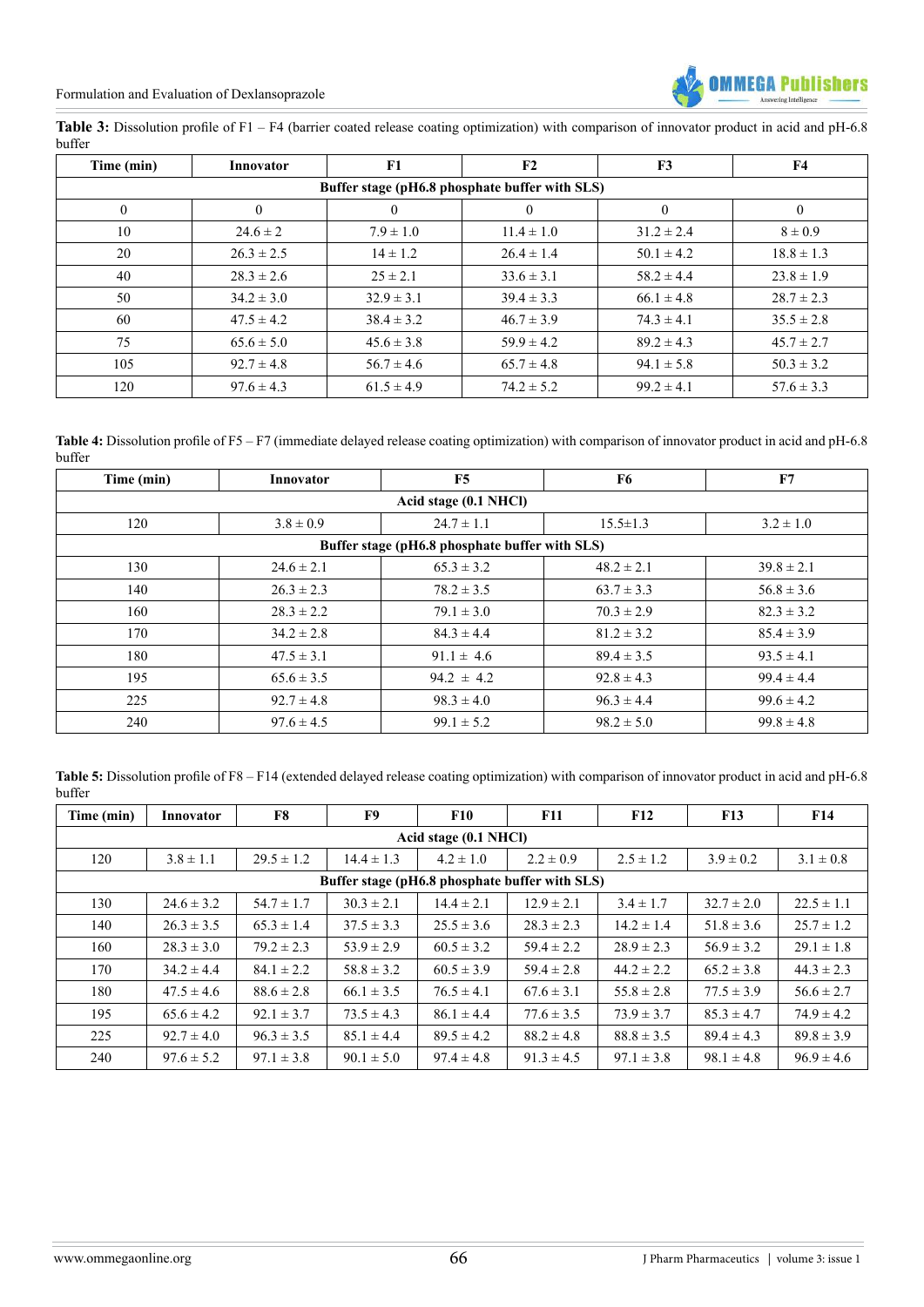



**Figure 4:** *In vitro* release profile of immediate delayed release optimization F5 - F7 formulations compared with innovator



**Figure 5:** *In vitro* release profile of extended delayed release optimization F8 - F14 formulations compared with innovator

#### **Kinetic analysis**

Korsmeyer Peppas and Higuchi models were applied to the results obtained after *in vitro* drug release studies. F14 formulation n value was found to be 0.755 and drug release was found to follow anomalous diffusion. A coupling of diffusion and erosion mechanism was found. Drug release was supposed to follow first order release with  $r^2 = 0.874$ , follows Higuchi's equation  $r^2 =$ 0.514 which indicates diffusion as mechanism. (Table 6) represent the values of kinetic model employed for % drug release of all formulations.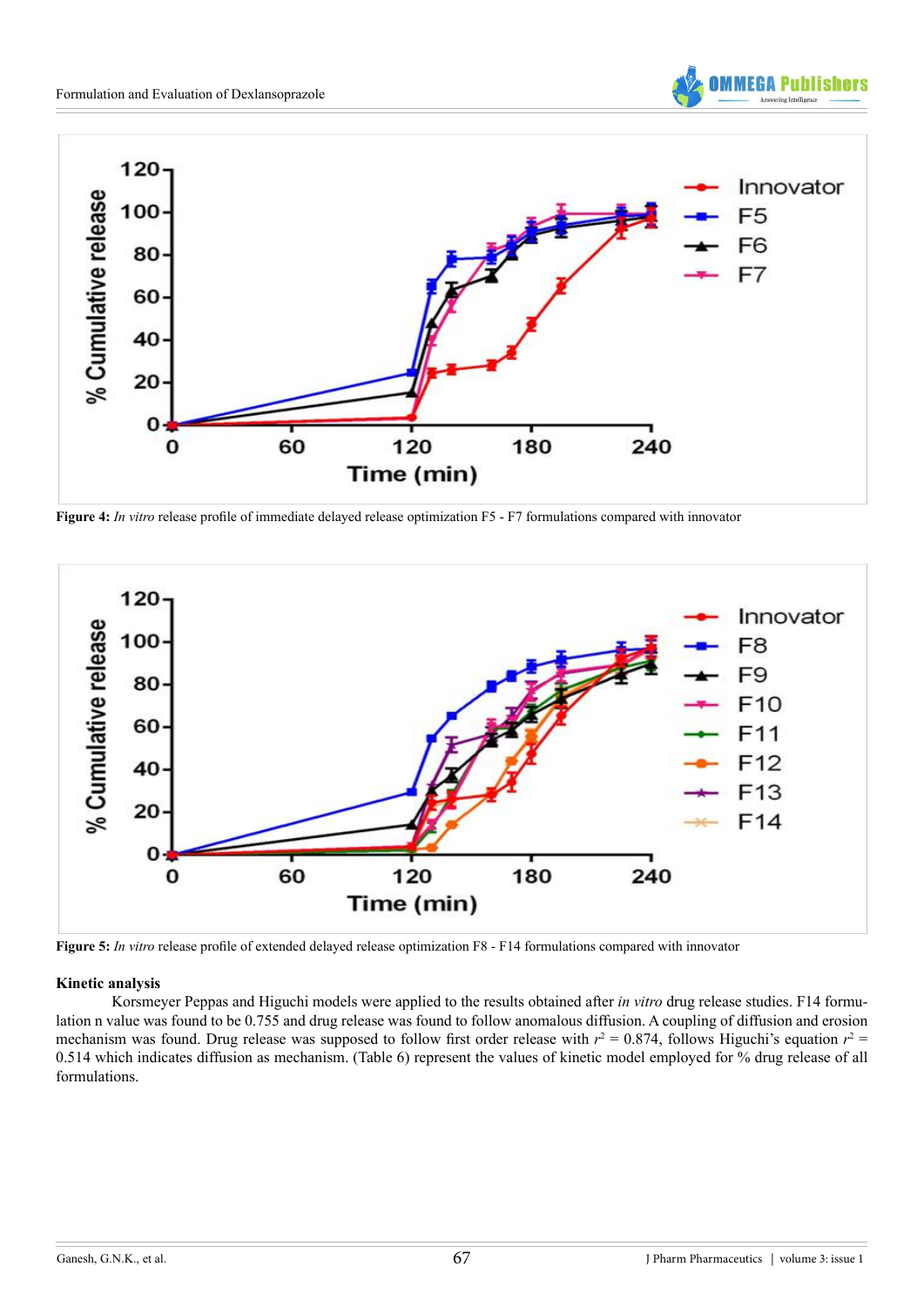

**Table 6:** Model dependent kinetic analysis for the dissolution profile of different

| <b>Batch</b>     | Zero order<br>$r^2$ | <b>First order</b><br>$r^2$ | Higuchi<br>$r^2$ | Korsemeyer-Peppas<br>$r^2$ |
|------------------|---------------------|-----------------------------|------------------|----------------------------|
| <b>INNVOATOR</b> | 0.748               | 0.899                       | 0.496            | 0.708                      |
| F1               | 0.844               | 0.947                       | 0.643            | 0.962                      |
| $\rm F2$         | 0.804               | 0.959                       | 0.584            | 0.925                      |
| F3               | 0.930               | 0.898                       | 0.791            | 0.988                      |
| F4               | 0.826               | 0.955                       | 0.618            | 0.943                      |
| F <sub>5</sub>   | 0.852               | 0.806                       | 0.798            | 0.958                      |
| F6               | 0.851               | 0.847                       | 0.728            | 0.958                      |
| F7               | 0.725               | 0.814                       | 0.555            | 0.741                      |
| F8               | 0.900               | 0.824                       | 0.822            | 0.964                      |
| F9               | 0.885               | 0.911                       | 0.686            | 0.969                      |
| F10              | 0.776               | 0.817                       | 0.547            | 0.738                      |
| F11              | 0.767               | 0.879                       | 0.541            | 0.819                      |
| F12              | 0.812               | 0.810                       | 0632             | 0.806                      |
| F13              | 0.710               | 0.827                       | 0.455            | 0.677                      |
| F14              | 0.769               | 0.874                       | 0.518            | 0.674                      |

#### **SEM analysis**

SEM is used for shape, aggregation, and internal details of nanoparticles. SEM showed uniform particle with smooth surface morphology in F14 formulation. (Figure 6) SEM analysis result for delayed, immediate release and extended release pellets.



**Figure 6:** SEM analysis for (a) Delayed coated (b) Immediate release and (c) Extended release pellets

# **Conclusion**

DSP is proton pump inhibitor used in gastro-oesophageal reflex disease (GERD) which degrades at acidic pH in stomach. Enteric coating delays the release of drug in stomach thereby enhancing treatment. Sugar sphere (#25#30) was used as inert core material which was subjected to drug loading, barrier coating, immediate delayed releasing and extended delayed release coating. L-HPC-31 (5%) was used for drug retardation. Among the various formulations, formulation containing 7% of L-HPC-31(F3) showed better release in acid i.e., 99.2% at 120 min. HPMC phthalate-55was used for immediate delayed release coating;10% of HPMC phthalate-55 (F7) showed better sudden and fast release of the drug (99.4% at 195 min) and also less acid drug release (3.2%). Eudragit-RSPO and Eudragit-RLPO used for extended delayed release at the concentration of 9% i.e. F12 showed better extended release of the drug (97.1% at 240 min) and also less acid drug release (2.5%). Enteric coated pellets were evaluated for dissolution solution (F14) enteric coated pellets were found to be optimized and were filled into capsules. These capsules were evaluated and the results were found to be similar to those of the reference. FTIR studies show no drug polymer interaction. Differ-